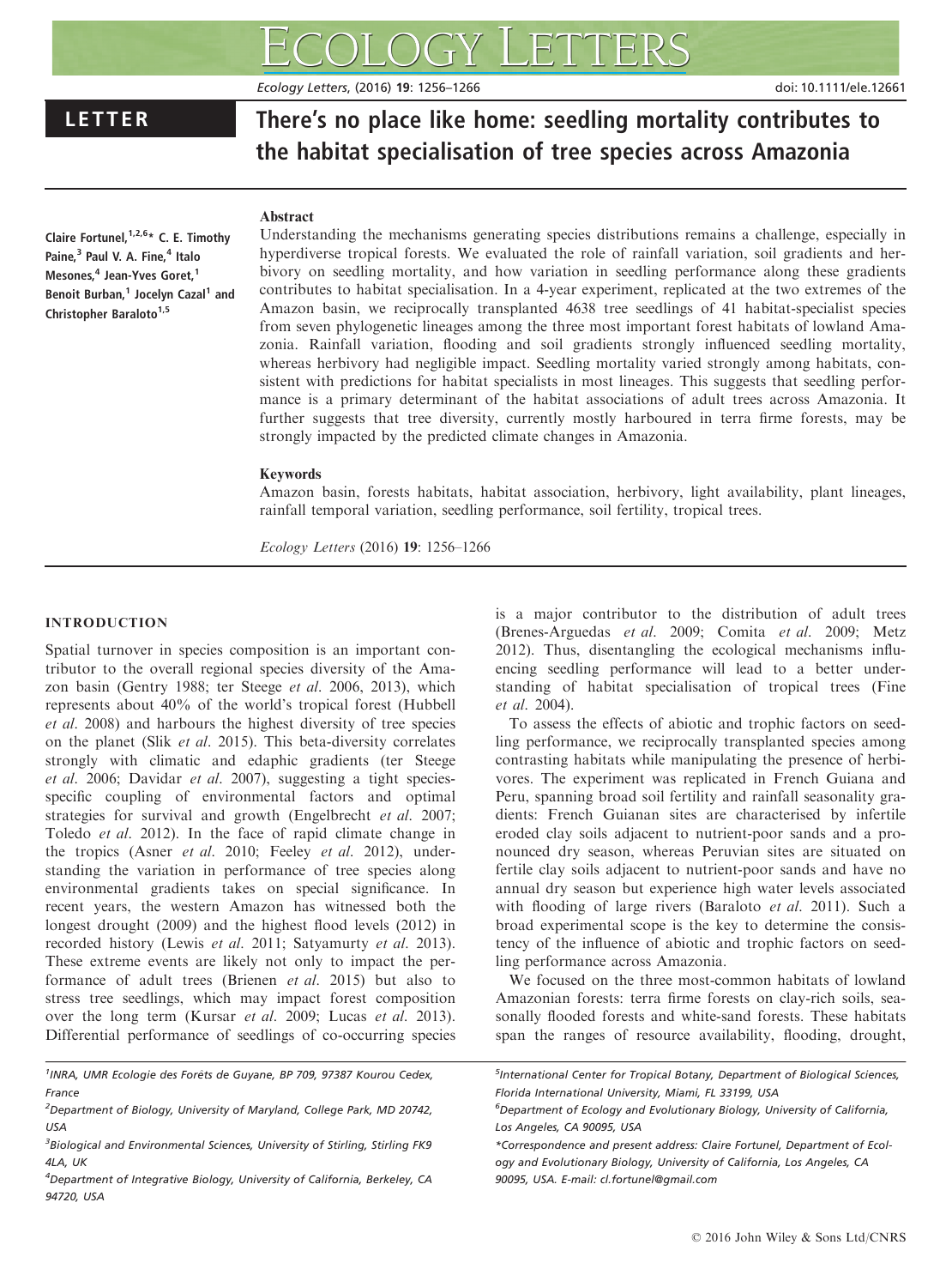forest structure and floristic composition found in lowland Amazonia (Fine et al. 2010; Baraloto et al. 2011). Terra firme forests have relatively nutrient-rich soils with high clay content, and experience relatively minor abiotic stresses (Baraloto et al. 2011). Seasonally flooded forests have relatively nutrient-rich soils but experience at least 3 months of annual flooding where the water table reaches the soil surface, which imposes a severe stress from low soil oxygen (Parolin et al. 2004; Lucas *et al.* 2013). The soils underlying white-sand forests are among the most nutrient-poor that have been recorded worldwide (Quesada et al. 2011). Moreover, water availability becomes extremely low in white-sand forests during droughts (Baraloto et al. 2006).

When abiotic stress is limited and sufficient light is available, terra firme specialists are predicted to outcompete seasonally flooded and white-sand specialists because of lower investment in flood and drought tolerance and/or herbivore defence mechanisms. In addition, if natural enemies preferentially attack non-specialists, they can interact with abiotic factors to drive habitat specialisation, in particular when sufficient light is available to allow fast seedling growth (Fine et al. 2004). However, tropical tree seedlings typically spend years in the shaded understory before a gap in the forest canopy provides sufficient light for them to reach a size at which they start competing with neighbouring trees (Paine et al. 2008; Lasky et al. 2015). We thus focus our study on seedling mortality in the shaded understory in order to understand the ecological mechanisms that operate at this critical life stage.

Reciprocal transplant experiments are especially useful because they allow for equal sample sizes to disentangle the mechanisms shaping habitat specialisation within and among lineages. Phylogenetic replication is important because the relative investment in growth and defence strategies varies among lineages (Fine et al. 2004, 2006; Baraloto et al. 2012). Moreover, fast demographic rates have been shown to promote high diversification rates in Amazonian tree lineages (Baker et al. 2014). In this study, we focused on 41 species from seven monophyletic lineages that occur across Amazonia, differ in diversification rates and include species associated with each of the three habitats. By comparing habitat-mediated seedling performance within and among lineages, we can investigate whether different strategies at the seedling stage may contribute to habitat specialisation and lineage diversification.

In particular, we addressed the following questions:

(1) How do abiotic and trophic factors influence seedling mortality across Amazonia? We expect rainfall variation, soil and light factors to primarily influence seedling mortality, whereas herbivory would exacerbate abiotic effects on seedling mortality (Fine et al. 2004; Brenes-Arguedas et al. 2009). In particular, we expect greater seedling mortality with lower rainfall (Engelbrecht & Kursar 2003; Brenes-Arguedas et al. 2009), lower soil fertility (Baraloto et al. 2006; Santiago et al. 2012) and less available light (Andersen et al. 2014). Additionally, we expect those effects to increase with increasing differences between local conditions of transplantation and the home habitat of the specialist.

- (2) Does differential seedling performance across the steep habitat gradients reflect habitat specialisation? We propose a novel framework that underlines two distinct processes that contribute to habitat specialisation: habitat specialists can become locally abundant either because (1) they perform better in their home habitat than in other habitats, a classical definition of habitat specialisation from reciprocal transplants (Bennington et al. 2012); and/ or (2) they perform better in their home habitat than other species from the regional pool that are not strongly associated with that habitat. We refer to these as the best at home and home advantage hypotheses respectively (Table 1). Differential performance of species among habitats may arise through several mechanisms. We expect that flooding and drought are important drivers of seedling performance, favouring seasonally flooded and white-sand specialists, respectively, in their home habitats (Baraloto et al. 2005; Baraloto et al. 2007), whereas trophic filters are key to explain the dominance of terra firme specialists in their home habitat, so long as sufficient light is available for growth (Fine et al. 2004).
- (3) Are the effects of biotic and trophic factors on seedling performance consistent across countries and lineages? We predict contrasts in seedling performance among habitats to be stronger in Peru than in French Guiana because of higher soil fertility and more extreme flooding regimes (Baraloto et al. 2011). We predict that within-lineage contrasts among habitat specialists will be relatively consistent among lineages (Fine et al. 2006); alternatively, lineages with rapid diversification rates could exhibit more marked contrasts in seedling performance (Baker et al. 2014).

To test our hypotheses, we conducted a reciprocal transplant experiment at an unprecedented scale, with 4638 seedlings belonging to 41 habitat-specialist species over more than 4 years across three contrasting habitats and two countries. We provide a novel, comprehensive framework to test how variation in seedling performance contributes to habitat specialisation. Our study is the first to quantify environmental variables describing the habitat of transplantation to test the mechanisms generating habitat specialisation in tropical trees at a continental scale.

# **METHODS**

# Study sites

In both French Guiana and Peru, we selected 60 sites divided equally among the three habitats (terra firme, seasonally flooded and white-sand forests) that cover the ranges of soil fertility and flooding in both countries (Baraloto et al. 2011). Sites were separated by at least 15 m and located adjacent to permanent plots in the Laussat Reserve in northwestern French Guiana, and in the Allpahuayo-Mishana National Reserve in northeastern Peru (Baraloto et al. 2011). At each site, we established paired experimental 2 m by 2 m plots in areas of shaded understory. We covered the exclosure plot with 1-mm nylon mesh to reduce herbivory, and, as the netting reduced incident light by about 8%, we placed netting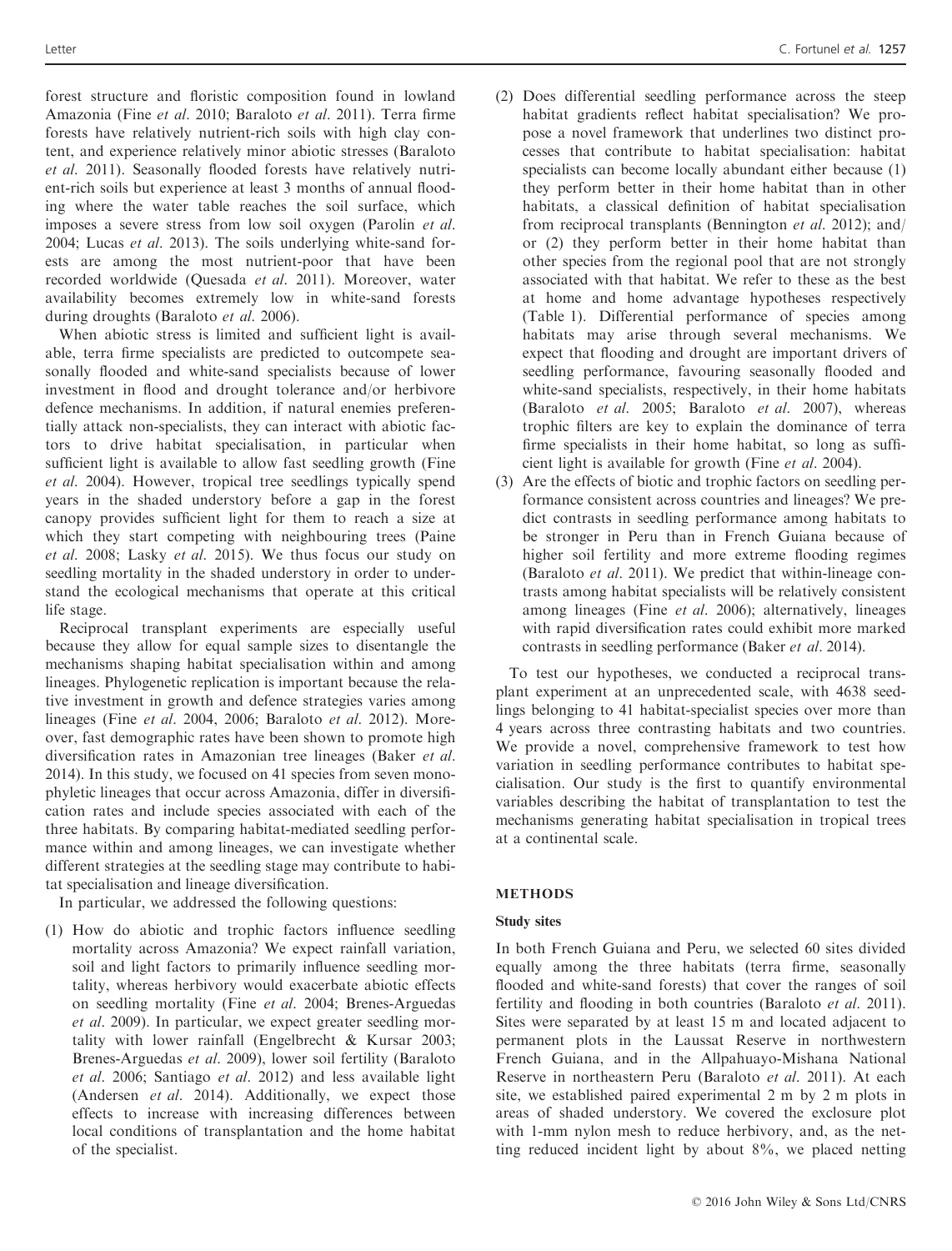|                              | Best at home hypothesis                        | Planted into SF                                                                                                                                                                   | Planted into TF                                                                           | Planted into WS                                                                                                                                                                           |
|------------------------------|------------------------------------------------|-----------------------------------------------------------------------------------------------------------------------------------------------------------------------------------|-------------------------------------------------------------------------------------------|-------------------------------------------------------------------------------------------------------------------------------------------------------------------------------------------|
| Home advantage<br>hypothesis |                                                | SF specialists survive better than<br>TF and WS specialists in SF                                                                                                                 | TF specialists have similar<br>survival rates to SF and WS<br>specialists in TF.          | WS specialists survive better<br>than SF and TF specialists<br>in WS.                                                                                                                     |
| Originated from SF           | SF specialists survive<br>better in SF and TF. | No strong filter on survival<br>because they can tolerate<br>flooding.                                                                                                            | A weak filter on survival because<br>they are poorly adapted to grow<br>in extreme shade. | Intermediate survival because<br>adaptations to flooding may<br>promote drought tolerance.<br>Herbivory may exacerbate<br>abiotic stress, if sufficient<br>light is available for growth. |
| Originated from TF           | TF specialists survive<br>better in TF.        | Low survival because flooding<br>imposes stress from low soil<br>oxygen (and possible fungal<br>attack).                                                                          | No strong filter on survival.                                                             | Low survival because of<br>drought and/or low<br>soil fertility.<br>Herbivory may exacerbate<br>abiotic stress, if sufficient<br>light is available for growth.                           |
| Originated from WS           | WS specialists survive<br>better in WS.        | Intermediate survival because<br>flooding imposes possible stress<br>from low soil oxygen (and<br>possible fungal attack), but are<br>adapted for higher water use<br>efficiency. | A weak filter on survival because<br>they are poorly adapted to grow<br>in extreme shade. | No strong filter on survival<br>because they can tolerate<br>drought and low soil fertility.                                                                                              |

Table 1 Predictions of the best at home and home advantage hypotheses. The first row and column lay out the predictions of each hypothesis for specialists of each of the three habitats

The best at home hypothesis predicts that habitat specialists perform better in their home habitats (comparisons made among rows), whereas the home advantage hypothesis predicts that habitat specialists outperform species associated with other habitat types (comparisons made among columns). Subsequent rows and columns detail the mechanisms expected to generating the predicted outcomes for each habitat specialist. Abbreviations: Seasonally flooded (SF), terra firme (TF) and white-sand (WS) forests.

above the control plot to replicate any treatment shading (Fine et al. 2004). In each country, we thus established 120 plots (60 controls and 60 exclosures) corresponding to 40 replicate plots in each habitat. Every month, litter that accumulated on the roof of each plot was removed and spread evenly on the ground beneath, thereby reducing the shading effect of litter and stains on the netting and equalising it across plots receiving different intensities of litterfall.

At the start of the experiment, we determined light availability and soil fertility and texture in all 120 plots in each country (Table S1). Hemispherical photos were taken at the centre of the roof of each plot with a fish-eye lens at 1.5 m high (Coolpix 995, Nikon, Tokyo, Japan). Total light availability  $(\%)$  was estimated with the Gap Light Analyzer software (Frazer *et al.* 1999). In each plot, 0–15 cm depth soil cores were bulked, dried at 25°C to constant mass and sieved to 2 mm for subsequent physical and chemical analyses at the University of California, Davis Analytical Laboratory (see details in Baraloto et al. 2011). From April 2010 to December 2013, soil water volume content  $(m<sup>3</sup><sub>water</sub>, m<sup>-3</sup><sub>soil</sub>)$  was measured monthly in each plot in French Guiana using a soil moisture sensor (TRIME-PICO 64, Imko).

For each country, we retrieved the cumulative daily rainfall series (mm day<sup>-1</sup>, Table S1) over the course of the experiment from the estimate 3B42-V7 of Tropical Rainfall Measuring Mission of NASA's Goddard Earth Science Data and Information Services Center ([http://disc.gsfc.nasa.gov/precipita](http://disc.gsfc.nasa.gov/precipitation/tovas)[tion/tovas](http://disc.gsfc.nasa.gov/precipitation/tovas)). Our experiment ran from 2009 to 2013, during which mean annual rainfall was 2210 and 3085 mm in French Guiana and Peru respectively. In French Guiana, our

experiment coincided with the region's longest recorded drought in 2009. In both countries, it also coincided with the highest recorded flood levels in 2012. Specifically, all seedlings were submerged in Peruvian seasonally flooded plots between March 25th and June 13th 2012, a total of 49 days of complete inundation, whereas all seedlings experienced a saturated soil with a water table at the soil surface in French Guianan seasonally flooded plots between April 11th and August 7th 2012, a total of 118 days during which soil water volume content remained above 80%.

## Species selection and transplantation

We focused on seven widespread monophyletic lineages that include species associated with each of the three habitats (Table 2). These lineages are phylogenetically dispersed within the eudicots, the dominant angiosperms in tropical rainforests, with representatives of asterids (Micropholis [Sapotaceae] and Eschweilera [Lecythidaceae]), fabids (Inga and Swartzia [Fabaceae] and Licania [Chrysobalanaceae]), and malvids (Bombacoideae [Malvaceae] and Protium [Burseraceae]). The seven lineages include low, medium and highly diversifying clades when compared with estimated diversification rates reported for more than 50 tropical tree lineages in a recent study (Baker et al. 2014). We selected two to five species from each lineage that are common in the regional species pool and associated with terra firme, seasonally flooded or white-sand forests, as determined by our tree inventories of a network of 74 plots across both countries (Baraloto et al. 2011). We included seven lineages and 25 species in French Guiana, and six lineages and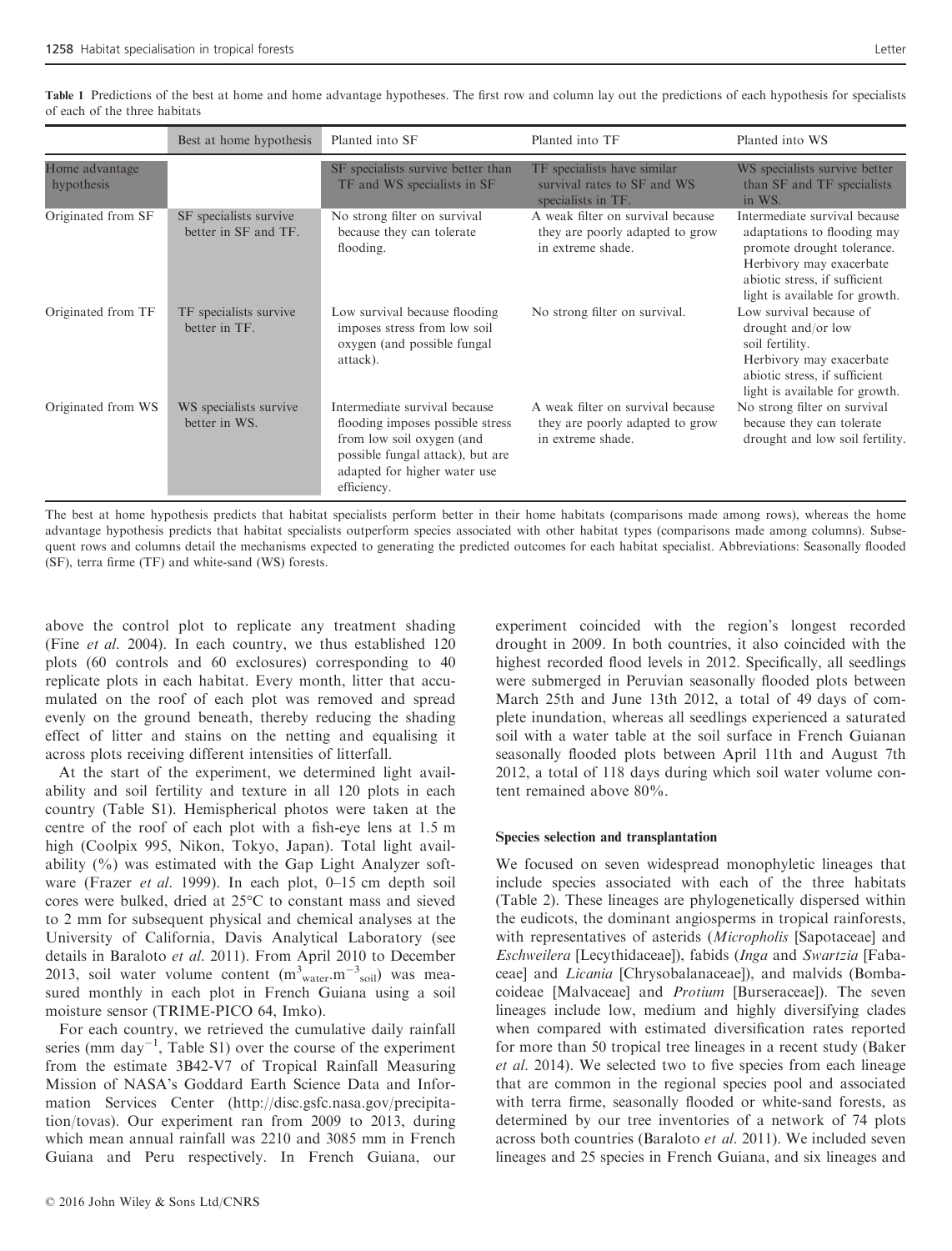| Country       | Family           | Lineage      | Species                        | Home habitat     | Mean percent<br>mortality $(\% )$ | Mean RGR in<br>height (mm mm <sup><math>-1</math></sup> month <sup><math>-1</math></sup> ) |
|---------------|------------------|--------------|--------------------------------|------------------|-----------------------------------|--------------------------------------------------------------------------------------------|
| French Guiana | Malvaceae        | Bombacoideae | Pachira aquatica               | $\blacksquare$   | 35.8                              | 0.007                                                                                      |
|               |                  |              | Eriotheca globosa              |                  | 11.7                              | 0.013                                                                                      |
|               |                  |              | Eriotheca longitubulosa        |                  | 25.8                              | 0.010                                                                                      |
|               |                  |              | Pachira flaviflora             |                  | 54.2                              | 0.018                                                                                      |
|               | Lecythidaceae    | Eschweilera  | Eschweilera coriacea           |                  | 29.2                              | 0.007                                                                                      |
|               |                  |              | Eschweilera sagotiana          |                  | 15.8                              | 0.005                                                                                      |
|               | Fabaceae         | Inga         | Inga thibaudiana               |                  | 11.7                              | 0.023                                                                                      |
|               |                  |              | Inga cayennensis               |                  | 24.4                              | 0.022                                                                                      |
|               |                  |              | Inga pezizifera                |                  | 16.7                              | 0.014                                                                                      |
|               |                  |              | Inga stipularis                |                  | 6.7                               | 0.015                                                                                      |
|               | Chrysobalanaceae | Licania      | Licania macrophylla            |                  | 40.0                              | 0.004                                                                                      |
|               |                  |              | Licania heteromorpha           |                  | 68.3                              | 0.001                                                                                      |
|               | Sapotaceae       | Micropholis  | Micropholis guyanensis         |                  | 25.0                              | 0.007                                                                                      |
|               |                  |              | Micropholis egensis            |                  | 15.8                              | 0.015                                                                                      |
|               |                  |              | Micropholis venulosa           |                  | 32.4                              | 0.020                                                                                      |
|               | Burseraceae      | Protium      | Protium opacum                 |                  | 10.0                              | 0.013                                                                                      |
|               |                  |              | Protium decandrum              |                  | 29.2                              | 0.013                                                                                      |
|               |                  |              | Protium gallicum               |                  | 50.0                              | 0.018                                                                                      |
|               |                  |              | Protium subserratum            |                  | 49.2                              | 0.011                                                                                      |
|               |                  |              | Protium aracouchini            |                  | 30.8                              | 0.016                                                                                      |
|               |                  |              | Protium heptaphyllum           |                  | 67.5                              | 0.018                                                                                      |
|               | Fabaceae         | Swartzia     | Swartzia polyphylla            |                  | 35.0                              | 0.011                                                                                      |
|               |                  |              | Swartzia grandifolia           |                  | 30.0                              | 0.012                                                                                      |
|               |                  |              | Swartzia panacoco              |                  | 43.0                              | 0.011                                                                                      |
|               |                  |              | Swartzia bannia                |                  | 80.0                              | 0.007                                                                                      |
| Peru          | Malvaceae        | Bombacoideae | Eriotheca sp.1                 |                  | 20.0                              | 0.011                                                                                      |
|               |                  |              | Pachira cf insignis            |                  | 27.5                              | 0.010                                                                                      |
|               |                  |              | Pachira brevipes               |                  | 49.2                              | 0.010                                                                                      |
|               | Lecythidaceae    | Eschweilera  | Eschweilera aff chartaceifolia | ш                | 42.9                              | 0.009                                                                                      |
|               |                  |              | Eschweilera grandiflora        |                  | 46.7                              | 0.009                                                                                      |
|               | Fabaceae         | Inga         | Inga coruscans                 | <b>The State</b> | 52.5                              | 0.010                                                                                      |
|               |                  |              | Inga auristellae               |                  | 40.8                              | 0.005                                                                                      |
|               |                  |              | Inga lopadadenia               |                  | 46.7                              | 0.007                                                                                      |
|               | Sapotaceae       | Micropholis  | Micropholis guyanensis         |                  | 49.2                              | 0.010                                                                                      |
|               |                  |              | Micropholis venulosa           |                  | 41.7                              | 0.015                                                                                      |
|               | Burseraceae      | Protium      | Protium meridionale            |                  | 58.3                              | 0.015                                                                                      |
|               |                  |              | Protium unifoliolatum          |                  | 74.2                              | 0.016                                                                                      |
|               |                  |              | Protium sagotianum             |                  | 65.0                              | 0.005                                                                                      |
|               |                  |              | Protium heptaphyllum           |                  | 63.3                              | 0.012                                                                                      |
|               | Fabaceae         | Swartzia     | Swartzia cf laevicarpa         |                  | 67.5                              | 0.004                                                                                      |
|               |                  |              | Swartzia benthamiana           | П                | 41.7                              | 0.009                                                                                      |

Table 2 The 41 habitat-specialist species included in the reciprocal transplant experiment, sorted by country, lineage and home habitat

Colours indicate home habitat for each habitat-specialist species: blue: seasonally flooded forest, red: terra firme forest, yellow: white-sand forest. Mean percent mortality and relative growth rates (RGR) at the end of the experiment are indicated. Focal lineages span a broad range of diversification rates, from slow in Micropholis and Bombacoideae to fast in Inga and Licania (Baker et al. 2014).

16 species in Peru. Our designations of habitat association for these 41 species are consistent with species accounts from many published sources (e.g. ter Steege et al. 2013; Fine et al. 2010).

We collected seeds and/or recently germinated seedlings from at least three parent trees within the home habitat of each species and distributed them evenly across plots. Seeds were germinated in a shade house before transplantation in the field. One seedling per species was randomly planted in each plot, with a 30-cm grid spacing that corresponds to a density (9 individuals  $m^{-2}$ ) at which competition among seedlings is minimal (Paine et al. 2008). Transplantation was completed between March and May 2009 in French Guiana and between March and April 2010 in Peru. Monthly assessments of seedling mortality were conducted until November 2013 in French Guiana and until July 2012 in Peru, giving a total experimental duration of 53 months in French Guiana and 29 months in Peru, resulting in 130 589 and 86,144 observations in French Guiana and Peru respectively. Seedling height was measured at the beginning and end of the experiment. We calculated seedling relative growth rate for height over the duration of the experiment in each country.

# Statistical analyses

We used generalised linear mixed models (GLMMs) in each country to test how environmental gradients influence temporal variation in seedling mortality  $(Q_1)$ . We predicted monthly seedling mortality (mortality $<sub>t</sub>$ ) as a binary response</sub>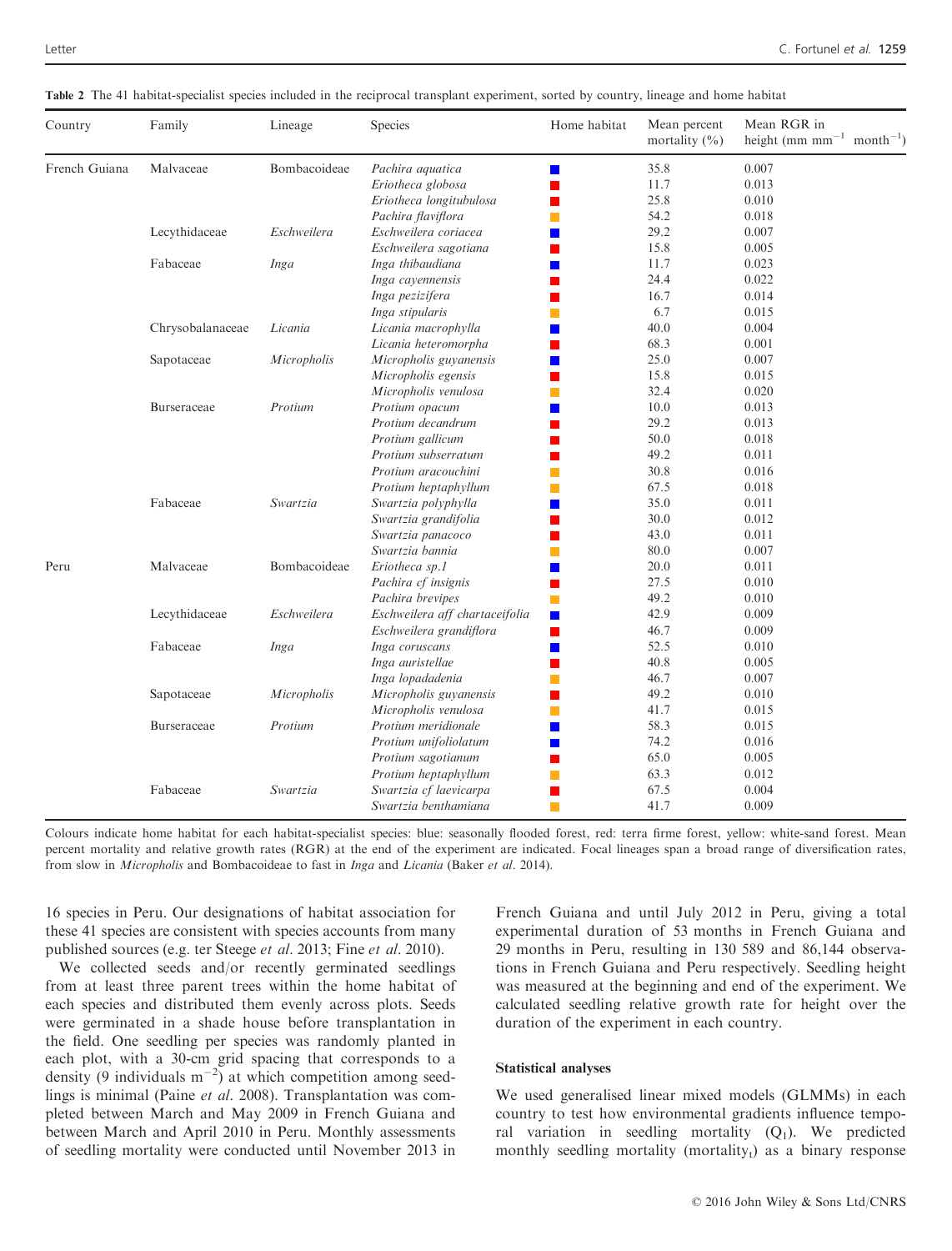variable using the abiotic variables, herbivore-exclusion treatment and plant lineage. Species identity was included as a random effect to account for different species responses to abiotic variables and herbivory (R species<sub>i</sub>). Plot identity was included as a random effect to account for autocorrelation in seedling mortality among plots (R plot<sub>i</sub>). Initial analyses indicated that temporal variation in rainfall in each country affected seedling mortality and, consistently with studies on climate effect on tree performance (e.g. Uriarte et al. 2016), the best rainfall indicator was the mean daily precipitation that had fallen in the 30-days census interval ( $rain<sub>30davs</sub>$ ). To account for this, we included rain<sub>30days</sub> as a continuous covariate. To describe abiotic gradients, we selected the variables best describing the major axes of a principal component analysis of all abiotic variables in the 120 plots in each country (Fig. S1), which were soil nitrogen content (soil<sub>N</sub>), soil sand content  $(soil<sub>Sand</sub>)$  and total light availability (light). All continuous predictor variables were scaled to mean 0 and standard deviation 1 to allow their relative effect sizes to be evaluated.

We compared two alternate GLMMs to evaluate if abiotic effects on seedling mortality increase with increasing differences between local conditions of habitat of transplantation and home habitat of the specialist  $(O_1)$ . The first GLMM included terms for environmental differences  $(\Delta)$  between habitat of transplantation and home habitat of the specialist:

$$
\begin{array}{c} \text{mortality}_{t} = \text{linear}_{*} \left( \Delta \text{soil}_{N} + \Delta \text{soil}_{\text{Sand}} + \Delta \text{light} + \text{rain}_{30 \text{days}} \right. \\ \left. + \text{ treatment} \right) + R \text{ species}_{i} + R \text{ plot}_{j}, \end{array}
$$

where '\*' denotes interaction between terms. The second GLMM had terms for local conditions of habitat of transplantation:

mortality<sub>t</sub> = lineage  $\ast$  (soil<sub>N</sub> + soil<sub>Sand</sub> + light + rain<sub>30days</sub> + treatment) + R species<sub>i</sub> + R plot<sub>i</sub>.

We selected the best model between these two alternate GLMMs in each country using the Bayesian Information Criterion (BIC; Burnham & Anderson 2004). We determined the significance of each term of the best model in each country using likelihood ratio test statistics with 1000 parametric bootstrap replicates (Halekoh & Højsgaard 2014).

To address the predictions of the best at home and home advantage hypotheses  $(Q_2 \text{ and } Q_3)$ , we used generalised linear models (GLMs) in each country to test the effects of habitat of transplantation on seedling performance at the end of the experiment (mortality<sub>f</sub> and growth<sub>f</sub>) for (i) each group of habitat specialists (e.g. all white-sand specialists) using performance<sub>f</sub> = habitat<sub>home</sub> \* habitat<sub>transplantation</sub> (Q<sub>2</sub>), and (ii) each group of habitat specialists by lineage using performance<sub>f</sub> = lineage \* habitat<sub>home</sub> \* habitat<sub>transplantation</sub> (Q<sub>3</sub>). We used Tukey's HSD tests to examine the best at home and the home advantage hypotheses  $(Q_2 \text{ and } Q_3)$ , which make different predictions for specialists from different habitats (Table 1).

All analyses were conducted in the R 3.2.5 statistical platform (R Development Core Team 2016) using package ade4 (Dray & Dufour 2007), lme4 (Bates 2005) and pbkrtest (Halekoh & Højsgaard 2014).

# RESULTS

#### Effects of rainfall, soil and light on seedling mortality

Increasing rainfall strongly reduced seedling mortality in French Guiana and Peru (Table 3, see details in Table S2). This rainfall effect was consistent across habitat specialists (Fig. 1a and c) and lineages (Fig. S2) in both countries. Overall, seedling mortality decreased with increasing soil sand content and light availability in both countries (Table S2). Seedling mortality decreased with increasing soil nitrogen content in French Guiana but not in Peru (Table S2). Specialists from contrasting habitats, on the other hand, showed variable responses to soil and light factors. Seasonally flooded specialists showed higher seedling mortality with increasing soil sand content in French Guiana but not in Peru (Fig. 1b and d). Terra firme specialists exhibited higher seedling mortality with increasing soil sand content in both countries. White-sand specialists exhibited lower seedling mortality with increasing soil sand content in French Guiana, but showed the opposite pattern in Peru. In addition, the effects of soil and light factors on seedling mortality varied strongly among lineages (Fig. S2), species (Fig. S3) and countries (Table S2). In both countries, seedling mortality was much better explained by soil and light conditions in the plot of transplantation (Table S2) than by increasing differences between local conditions of transplantation and the home habitat (Table S3) ( $\triangle BIC = 41.84$  in French Guiana and 56.72 in Peru).

#### Differences in seedling mortality among habitats and countries

The best at home and home advantage hypotheses make context dependent predictions (Table 1). Synthesising the

Table 3 Abiotic and trophic effects in the best generalised mixed models predicting seedling mortality in French Guiana and Peru respectively (see Table S2 for model coefficients)

|                                       | French Guiana |        |             | Peru |            |             |
|---------------------------------------|---------------|--------|-------------|------|------------|-------------|
|                                       | d.f.          | LRT    | $P$ value   | d.f. | <b>LRT</b> | P value     |
| Genus                                 | 6             | 3.374  | 0.8452ns    | 5    | 17.489     | $0.0280*$   |
| Light availability                    | 1             | 2.560  | 0.1219ns    | 1    | 0.633      | $0.4166$ ns |
| Soil N content                        | 1             | 0.339  | 0.5485ns    | 1    | 2.869      | 0.1039ns    |
| Soil sand content                     | 1             | 3.256  | 0.07598     | 1    | 0.131      | 0.7153ns    |
| Rainfall                              | 1             | 65.947 | $0.0010***$ | 1    | 70.198     | $0.0010***$ |
| Exclosure<br>treatment                | 1             | 3.679  | 0.06098     | 1    | 2.671      | 0.09498     |
| Genus $\times$ Light<br>availability  | 6             | 5.836  | $0.4645$ ns | 5    | 11.609     | 0.05498     |
| Genus $\times$ Soil N<br>content      | 6             | 12.410 | 0.05598     | 5    | 4.494      | 0.4805ns    |
| Genus $\times$ Soil sand<br>content   | 6             | 24.446 | $0.0020**$  | 5    | 7.442      | 0.1988ns    |
| Genus $\times$ Rainfall               | 6             | 49.411 | $0.0010***$ | 5    | 11.454     | $0.0410*$   |
| Genus $\times$ Exclosure<br>treatment | 6             | 9.113  | 0.1618ns    | 5    | 3.186      | 0.6893ns    |

Likelihood ratio test  $(LRT)$  statistics and  $P$  values were determined using 1000 parametric bootstrap replicates (\*\*\*P < 0.001; \*\*P < 0.01;  $*P < 0.05$ ;  $§0.05 < P < 0.10$ ; ns: non-significant).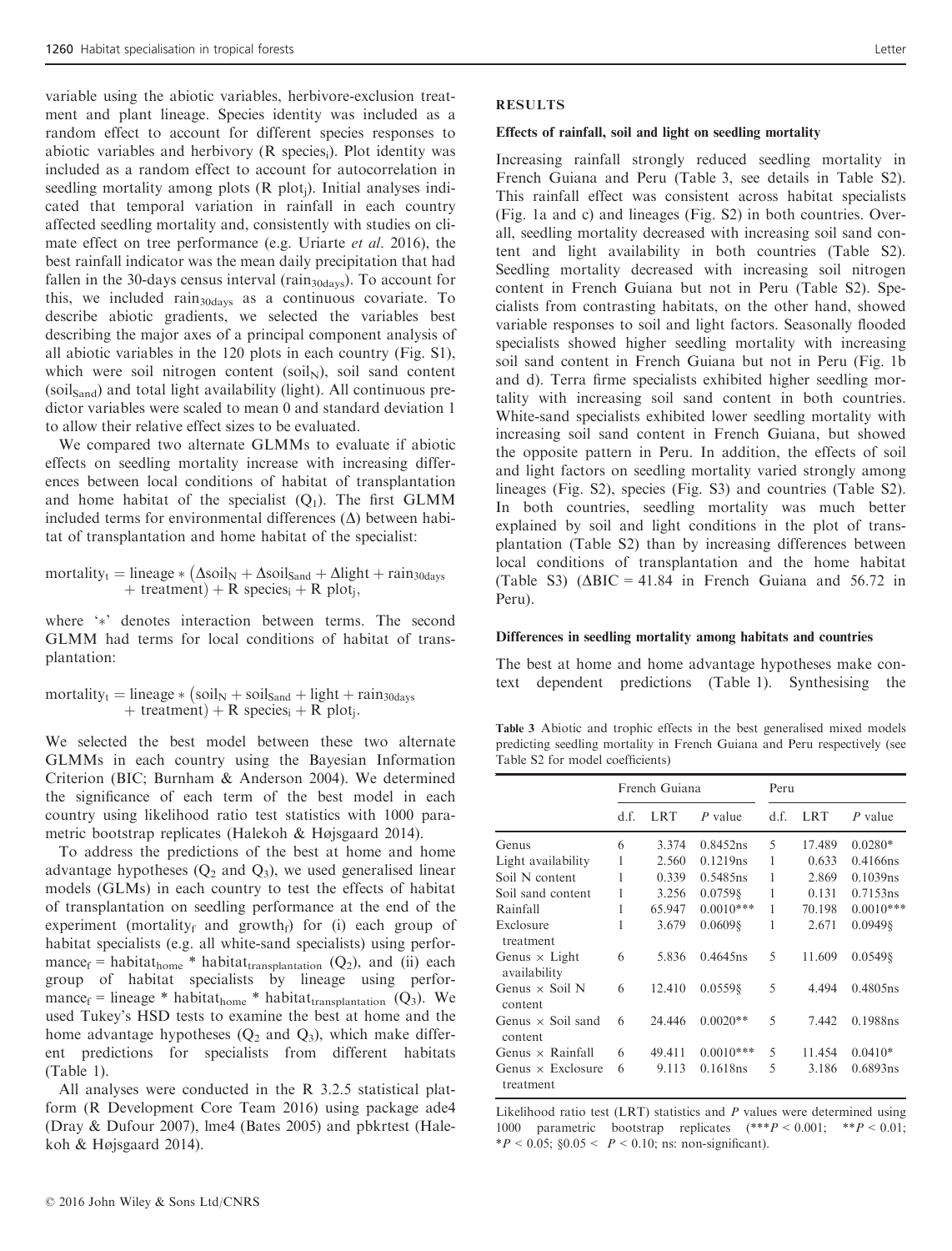

Figure 1 Effects of local values of rainfall and soil sand content on the probability of mortality of seedlings of habitat-specialist species from three forest habitats in (a and b) French Guiana and (c and d) in Peru. Effects were predicted from the best generalised mixed models for mortality in each country, holding other predictor variables constant at their median values (see Table S2).

patterns of mortality across lineages and countries, these specific predictions were broadly supported by the evidence, with 4 out of 6, and 6 out of 6 of the predictions met in French Guiana and Peru respectively (Fig. 2). As predicted, seasonally flooded specialists did not experience significant differences in mortality when planted into other habitats in either country (Fig. 2, best at home). Moreover, they showed lower mortality than terra firme and white-sand specialists in seasonally flooded forests in both countries (Fig. 2, home advantage). This difference was especially pronounced in Peru, where species not associated with flooded forests experienced more than twice the mortality of seasonally flooded specialists (Fig. 2b). In both countries, terra firme specialists exhibited lower mortality at home than in other habitats (Fig. 2, best at home). We predicted no home advantage of terra firme specialists, yet results were equivocal with a slight home advantage of terra firme specialists in French Guiana but not in Peru (Fig. 2, home advantage). Also as predicted, white-sand specialists had lower mortality at home than in other habitats in both countries (Fig. 2, best at home) and had lower mortality than seasonally flooded and terra firme specialists in white-sands in Peru but not in French Guiana (Fig. 2, home advantage). In addition, seedling mortality at the end of the experiment was lower in French Guiana than in Peru  $(31.8 \text{ and } 49.2\%$ , respectively, F-value = 146.60,  $P < 0.001$ ).

#### Differences in seedling mortality within and among lineages

Considering seedling mortality within lineages in each country, we found further evidence for the specific predictions of the best at home and the home advantage hypotheses (Fig. 3 and S4). As expected, seasonally flooded forest specialists generally showed similar mortality between home and other habitats (Fig. 3, best at home), with seasonally flooded forest specialists from only one lineage (Inga) surviving better at home in Peru. Seasonally flooded forest specialists enjoyed consistent, strong home advantages over non-specialist congeners in Peru (Fig. 3), whereas only two seasonally flooded forest specialists (P. opacum and L. macrophylla) showed home advantage in French Guiana (Fig. S4). Terra firme specialists typically had low mortality at home in both countries (Fig. 3, best at home), but this low mortality in terra firme was frequently equalled by congeners specialised to other habitats (Fig. S4), consistent with our prediction that terra firme specialists would not exhibit home advantages. Whitesand specialists from one lineage (Bombacoideae) in French Guiana and from all lineages in Peru exhibited the lowest mortality in their home habitat (Fig. 3, best at home), but they were nearly extirpated from seasonally flooded forests in Peru (Fig. S4). In Peru, white-sand specialists from two lineages (Protium and Swartzia) had much lower mortality in white-sands than did congeners with contrasting habitat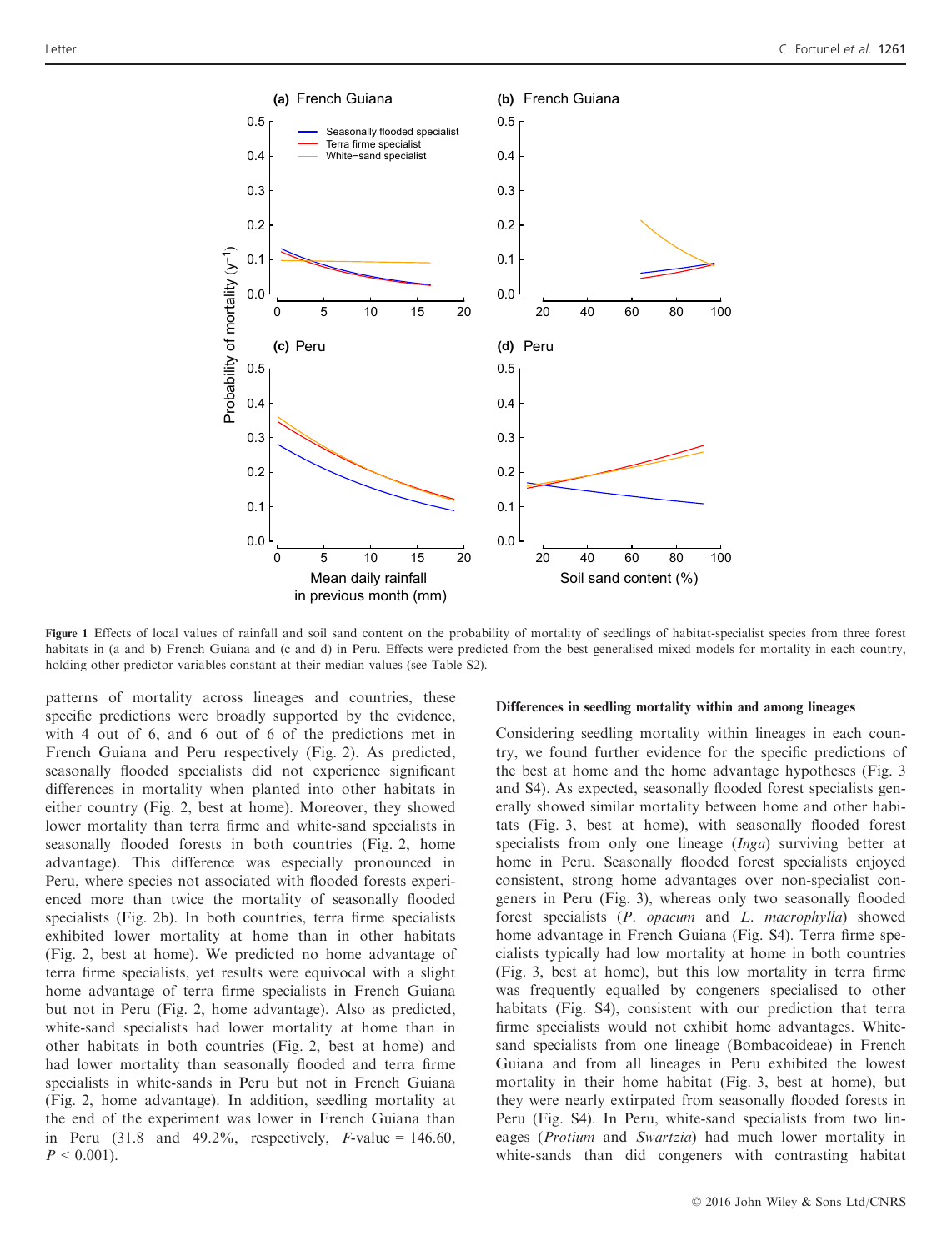

Figure 2 Percent mortality at the end of the experiment of seedlings of habitat-specialist species from three habitats in (a) French Guiana and (b) Peru. The mean percent mortality of habitat specialists in their home habitat is shown as vertical lines. Their percent mortality when planted in other habitats is shown with light grey bars, testing the best at home hypothesis (see first column in Table 1). The percent mortality of non-specialists planted into each focal habitat is shown as dark grey bars, testing the home advantage hypothesis (see first row in Table 1). Error bars indicate one standard error of the mean. Significance of Tukey's HSD test is indicated  $(**p < 0.001; **p < 0.01;$  ns: non-significant).

preferences (Fig. 3, home advantage). Although we observed different degrees of contrasting species performance among lineages, we found no pattern consistent with lineage age or diversification rate (Table 2).

#### Growth and herbivory

Seedling growth patterns across lineages and countries supported many predictions of the best at home and home advantage hypotheses, with 4 out of 6, and 5 out of 6 of our predictions met in French Guiana and Peru respectively (Table 1, Fig. S5). Seasonally flooded specialists grew more rapidly at home than in other habitats in both countries; in Peruvian seasonally flooded forests, they grew faster than terra firme and white-sand specialists. Terra firme specialists grew more rapidly at home than elsewhere in Peru, but in terra firme forests in both countries, they grew no faster than specialists from other habitats. White-sand specialists had higher growth rates at home than in other habitats in French Guiana, and grew faster than specialists from other habitats in both countries. Over the course of the experiment, seedlings grew faster in French Guiana than in Peru (0.013 vs. 0.010 mm mm<sup>-1</sup> month<sup>-1</sup>, respectively, Fvalue = 53.23,  $P < 0.001$ ).

Seedling growth rates were consistent with those reported by Baraloto et al. (2005) for seedlings transplanted to shaded understory sites in French Guiana. Seedlings grew about five times slower than seedlings in a similar experiment installed a few kilometres from our Peruvian site (Fine et al. 2004), which incorporated three of the same lineages and some of the same species, but which was installed in areas with much

higher light availability. Nevertheless, slower growth in our experiment may have limited leaf production and thus herbivore attack on new leaves. In fact, although rates of herbivory were significantly greater in the controls than in the exclosures (4.70 and 1.65% respectively), they were about three times lower than rates reported by Fine et al. (2004). We found that herbivore protection reduced seedling mortality in French Guiana but not in Peru (Table S2), and thus for the seedlings in our study it played no consistent role in generating habitat associations across Amazonia.

#### DISCUSSION

Using a reciprocal transplant experiment replicated at two ends of the Amazon basin, we investigated the effects of temporal variation in rainfall and soil gradients, controlling for herbivores, on seedling mortality of habitat specialists. We highlight differential patterns of seedling performance that reflect habitat specialisation within and among tree lineages and that likely contribute to the distribution of trees across Amazonia.

#### Variation in seedling mortality along abiotic gradients

Integrating quantitative rainfall fluctuations over the course of the experiment in each country, we showed compelling evidence for the role of rainfall variation on seedling mortality. Seedling mortality was lower during periods of elevated rainfall for all habitat specialists in both countries (Fig. 1), consistent with previous studies showing a strong sensitivity of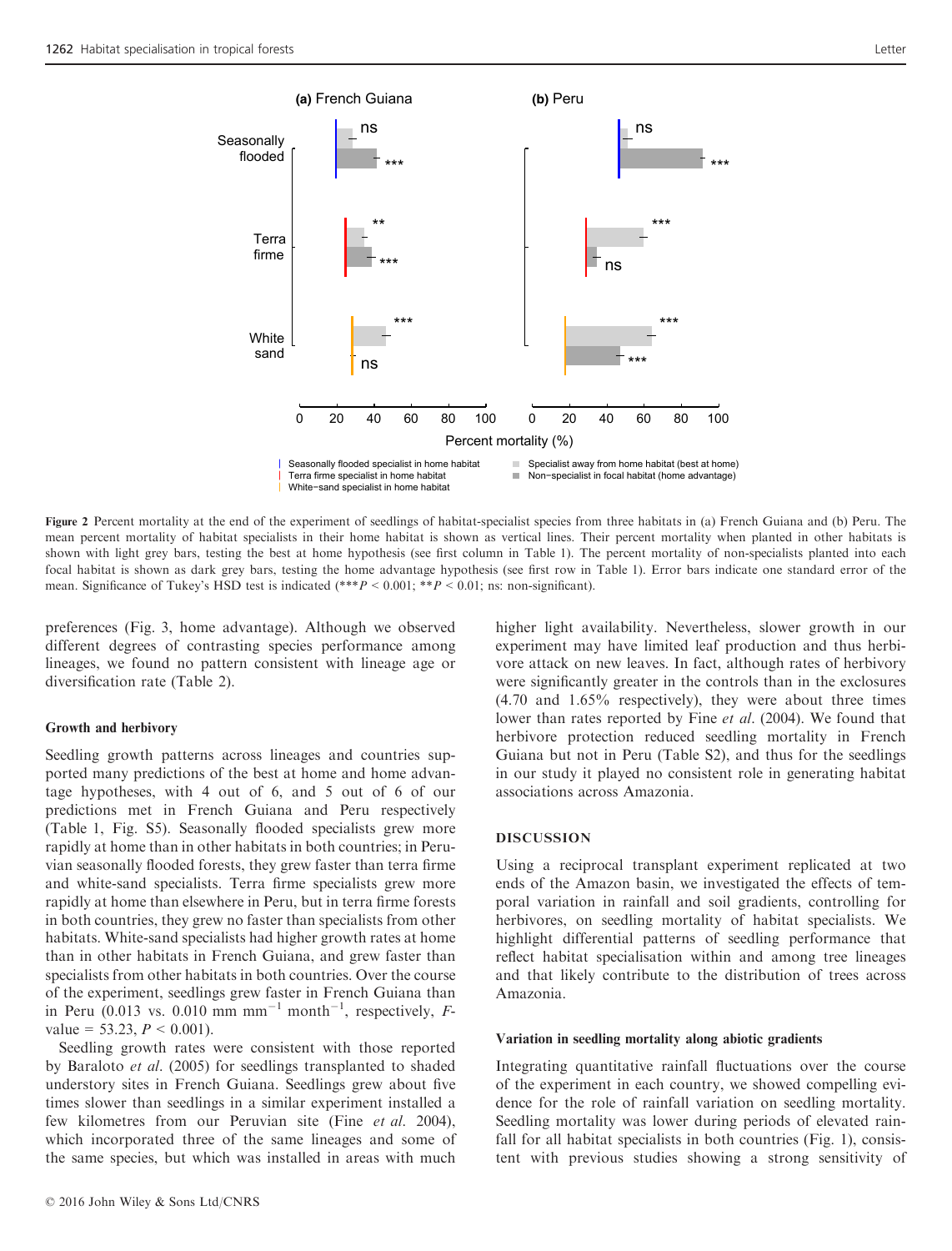

Figure 3 Percent mortality at the end of the experiment of seedlings of habitat-specialist species in (a) seven phylogenetic lineages in French Guiana and (b) six phylogenetic lineages in Peru. The mean percent mortality of habitat specialists in their home habitat is shown as vertical lines. Their percent mortality when planted in other habitats is shown with light-gray bars, testing the best at home hypothesis (see first column in Table 1). The percent mortality of non-specialists planted into each focal habitat is shown as dark-gray bars, testing the home advantage hypothesis (see first row in Table 1). Error bars indicate one standard error of the mean. Significance of Tukey's HSD test is indicated (\*\*\*  $P < 0.001$ ; \*\*  $P < 0.01$ ; \*  $P < 0.05$ ; ns: non-significant).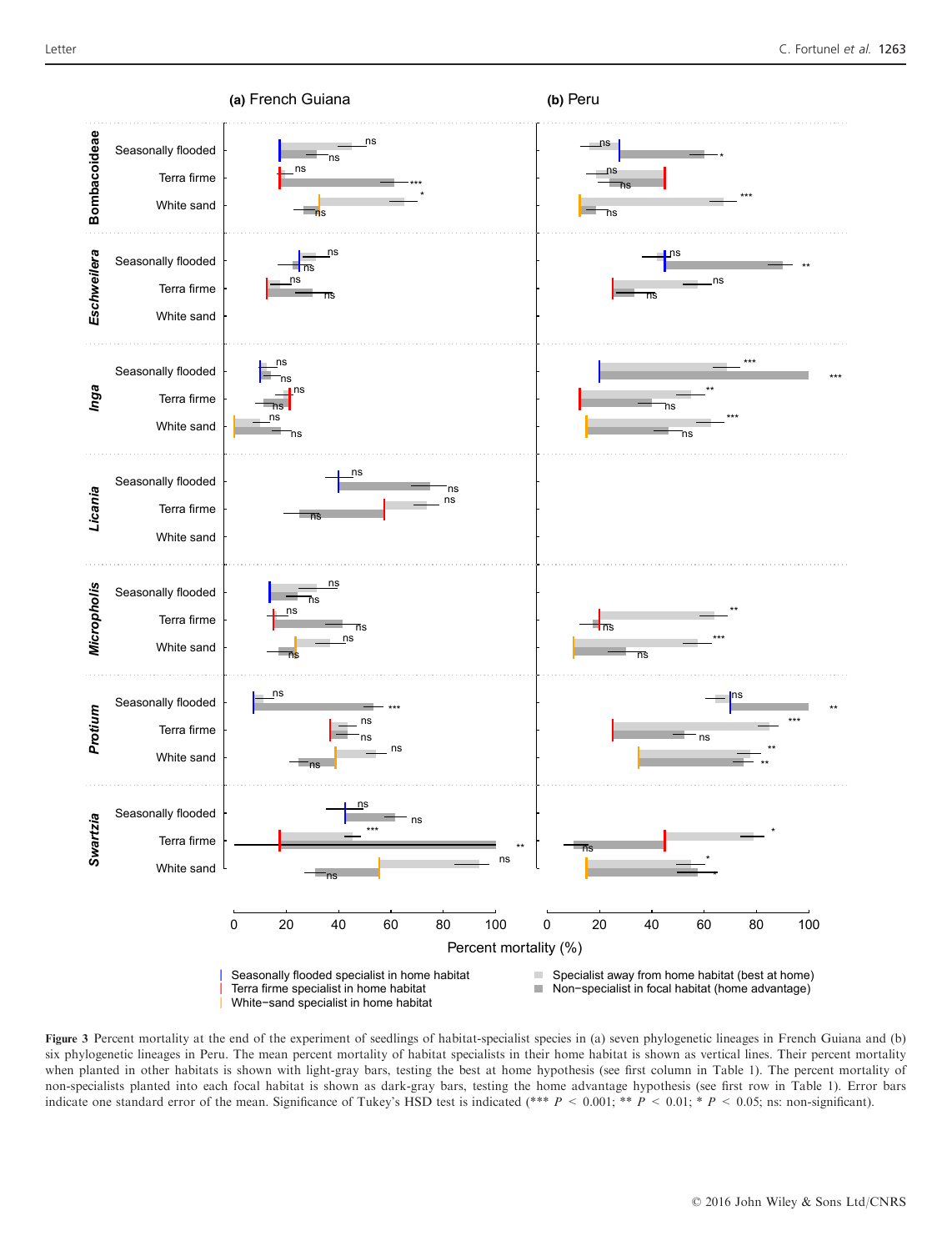tropical tree seedlings to water addition (Engelbrecht & Kursar 2003; Brenes-Arguedas et al. 2009) and between dry and wet seasons (Lin et al. 2012; Brenes-Arguedas et al. 2013). Moreover, extreme flooding in 2012 in Peru led to the elevated mortality of non-specialists in seasonally flooded forests (Fig. 2). Our study thus emphasises the importance of seasonal and interannual variations in climate, in addition to climatic averages, to better understand how seedling dynamics, and subsequent tree species distributions, will respond to the increasing frequency or severity of droughts and floods that are predicted to occur in the Amazon (Asner et al. 2010; IPCC 2014).

In both countries, seedling mortality decreased with increasing soil sand content, which contrasts with previous work showing greater mortality in the nutrient-poor soils of whitesand forests than in the fertile soils of terra firme and seasonally flooded forests (Baraloto et al. 2006; Santiago et al. 2012). Habitat specialists sometimes exhibited contrasting sensitivity to local abiotic factors between countries. For instance, white-sand specialists had lower mortality with increasing soil sand content in French Guiana, whereas they showed the opposite pattern in Peru (Fig. 1). This divergence may arise because of differences in abiotic gradients between countries: soil fertility and sand content vary independently in French Guiana but co-vary in Peru (Fig. S1). A challenge for future studies will be to disentangle the links between climate variation and soil components (water, nutrients and mycorrhizae), and their relative effects on plant performance to better understand the underlying mechanisms shaping species distributions.

## How seedling mortality contributes to habitat specialisation

Overall, we found strong support for our predictions regarding habitat specialisation (Table 1), suggesting that abiotic filtering at the seedling stage contributes to the beta-diversity of tropical tree communities along environmental gradients. In particular, seasonally flooded specialists had a strong home advantage, which may stem from their ability to tolerate the anoxia associated with flooding (Parolin et al. 2004; Lucas et al. 2013). Seasonally flooded specialists did not perform best at home, which suggests that they may be dispersal-limited across habitats (Baraloto et al. 2007). White-sand specialists outperformed others at home, likely because they can tolerate drought stress and low soil fertility (Baraloto et al. 2006). White-sand specialists performed best at home, which may be due to stress from low soil oxygen during heavy rains or pathogen attack in seasonally flooded and terra firme forests. Finally, terra firme specialists showed no strong home advantage but survived best at home, suggesting that they may be particularly vulnerable to drought and flooding in white-sand and flooded forests respectively.

Mechanisms operating at life stages other than the seedling stage can also influence habitat association in trees, including seed dispersal, seed predation and competition among established adult trees (Wright 2002). However, the seedling stage has been increasingly recognised as a critical determinant of forest dynamics (Comita et al. 2009; Metz 2012; Green et al. 2014). Evaluating forest dynamics in a 50-year study in an

Australian tropical forest, Green et al. (2014) found that nonrandom mortality with respect to species identity occurred mostly at the seedling stage. The strong habitat-mediated differences in seedling mortality found in our study may thus largely shape patterns of habitat association found in adult trees at the scale of the Amazon region.

Predicted climate changes in Amazonia may strongly impact tree species composition via this strong habitat-related variation in seedling mortality. In particular, as terra firme forests cover more than 80% of lowland Amazonia (ter Steege et al. 2000) and harbour at least 80% of its tree diversity (ter Steege et al. 2013), the vulnerability of terra firme specialists to extreme climatic events may have disproportionate consequences for Amazonian diversity. Recent global models of climate change over the next 50 years predict that the Amazon basin is likely to experience more extreme floods and droughts (IPCC 2014), which could promote habitat expansion for seasonally flooded and white-sand specialists, respectively, at the expense of terra firme specialists. Indeed, a recent modelling study predicted that late-successional trees from clay soil habitats are much more vulnerable to climate change than those in sandy soil habitats (Levine et al. 2016). The magnitude of these climatic effects may be higher in the western Amazon where seasonally flooded specialists are uniquely tolerant to flooding and white-sand specialists are especially well adapted to short-term dry spells.

# Contrasting habitat-mediated seedling mortality among countries and congeners

Patterns of habitat specialisation were stronger in Peru than in French Guiana, a difference that could have at least two causes. First, French Guianan forests generally have poorer soils and experience less rainfall but greater seasonality than Peruvian forests (Baraloto et al. 2011). This may filter the entire regional species pool for survival-oriented strategies, allowing greater tolerance of low resource availability and drier conditions (Baraloto et al. 2007). Indeed, seedling mortality was lower in French Guiana than in Peru, and congeneric species in some lineages in French Guiana exhibited similar seedling mortality in all habitats (e.g. Eschweilera, Inga and Micropholis species with percent mortality lower than 30% after 4 years), making the potential advantages of habitat specialists harder to detect. Second, seasonally flooded specialists in Peru were especially resistant to the extreme flood that occurred in 2012, resulting in the almost complete mortality of white-sand and terra firme specialists planted in the seasonally flooded plots. High water levels associated with flooding of large rivers means that inundation is a frequent occurrence in Peru but comparatively rare in French Guiana, suggesting that periodic flooding may be a much stronger filter in the western Amazon (Parolin et al. 2004).

Habitat-specialist congeners exhibited contrasting habitatrelated seedling performance for three out of seven lineages in French Guiana and for all six lineages in Peru. We selected these focal lineages in part because they included species associated with contrasting habitats, and we demonstrated that seedling mortality patterns were consistent with the habitat association patterns of adult trees. This result supports the hypothesis that different strategies at the seedling stage could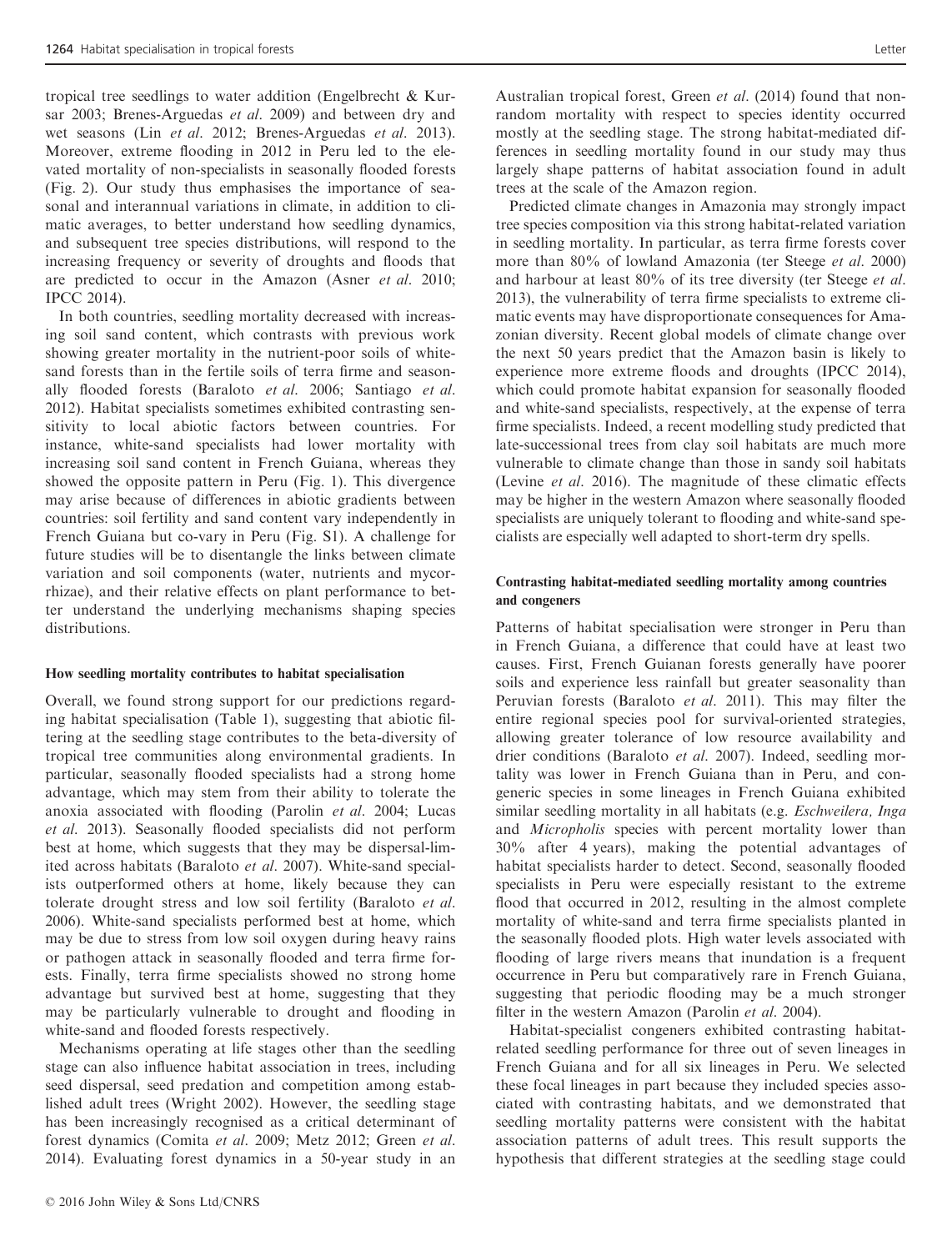be involved in the evolution of habitat specialisation. Contrasts in seedling performance among congeners were not consistent with difference in lineage diversification rates, suggesting that seedling strategies vary among lineages (Fine et al. 2006). Adaptations to survive abiotic and trophic stresses at the seedling stage are likely to involve life-history tradeoffs that confer advantages in one habitat while being disadvantageous in another habitat. For example, seedlings of white-sand specialists grew slower but invested more in defence than those of terra firme specialists, suggesting a growth-defence tradeoff in five lineages (Fine et al. 2006). Similar tradeoffs could exist for drought and flood tolerance because allocation to structures such as increased root depth or pneumatophores presumably diverts photosynthate, which could otherwise be used for height growth (Parolin et al. 2004). The stronger patterns of habitat specialisation in Peru than in French Guiana suggest that habitat-mediated speciation may be more likely to occur in the western Amazon, where environmental gradients are steeper and forest dynamics are faster (Quesada *et al.* 2011; Baker et al. 2014). For example, Fine et al. (2014) conducted biogeographic reconstructions of the fossil-calibrated phylogeny of the Protieae (Burseraceae) and found that Guianan species most likely dispersed from Amazonian ancestors. Thus, habitat specialists currently found in French Guiana may have inherited their habitat-associated traits from Amazonian ancestors and subsequently expanded their range eastward.

# **CONCLUSION**

Quantifying abiotic variables describing contrasting forest habitats, we shed light on the mechanisms driving tropical tree habitat specialisation at the scale of the Amazon basin. Rainfall variation, flooding and soil factors were the main drivers of seedling mortality across the Amazon region, whereas herbivory had a limited impact. Variation in the responses of habitat specialists to gradients of rainfall seasonality, flooding and soil fertility likely generates the strong patterns of habitat specialisation observed among tropical trees, and thereby contributes to the spatial turnover in species composition across Amazonia.

# ACKNOWLEDGEMENTS

We thank the many colleagues who participated in field work in French Guiana, especially Alec Baxt, Damien Bonal, Saint Omer Cazal, Kyle Dexter, Julian Donald, Aurelie Dourdain, Julien Engel, Zachari Jolin, Seth Kauppinen, Martinus Koese, Frits Kwasie, Benjamin Leudet, Greg Lamarre, Audin Patient, Marcos Ríos, Richard Sante, Clément Stahl and Elvis Valderrama; and in Peru, especially Fabio Casado, Julio Grandez Ríos and Julio Sanchez. Research was supported by a collaborative NSF DEB-0743103/0743800 to CB and PVAF; by a NSF DEB-1254214 and a UC Berkeley Hellman Family Foundation grant to PVAF; and by an INRA Package grant to CB. This work has benefited from an 'Investissement d'Avenir' grant managed by Agence Nationale de la Recherche (CEBA, ref. ANR-10-LABX-0025). This manuscript was improved by suggestions from Liza Comita and three anonymous reviewers.

# AUTHORSHIP

CF, CB and PVAF designed the study. CF, CB, PVAF, IM, JYG, BB, and JC set up the reciprocal transplant experiment and performed the seedling censuses. CF and CETP analysed the data. CF, CB and PVAF wrote the first draft of the manuscript. All authors contributed to revisions.

# **REFERENCES**

- Andersen, K.M., Turner, B.L. & Dalling, J.W. (2014). Seedling performance trade-offs influencing habitat filtering along a soil nutrient gradient in a tropical forest. Ecology, 95, 3399–3413.
- Asner, G.P., Loarie, S.R. & Heyder, U. (2010). Combined effects of climate and land-use change on the future of humid tropical forests. Conserv. Lett., 3, 395–403.
- Baker, T.R., Pennington, R.T., Magallon, S., Gloor, E., Laurance, W.F., Alexiades, M. et al. (2014). Fast demographic traits promote high diversification rates of Amazonian trees. Ecol. Lett., 17, 527–536.
- Baraloto, C., Goldberg, D.E. & Bonal, D. (2005). Performance trade-offs among tropical tree seedlings in contrasting microhabitats. Ecology, 86, 2461–2472.
- Baraloto, C., Bonal, D. & Goldberg, D.E. (2006). Differential seedling growth response to soil resource availability among nine neotropical tree species. J. Trop. Ecol., 22, 487–497.
- Baraloto, C., Morneau, F., Bonal, D., Blanc, L. & Ferry, B. (2007). Seasonal water stress tolerance and habitat associations within four neotropical tree genera. Ecology, 88, 478–489.
- Baraloto, C., Rabaud, S., Molto, Q., Blanc, L., Fortunel, C., Herault, B. et al. (2011). Disentangling stand and environmental correlates of aboveground biomass in Amazonian forests. Glob. Chang. Biol., 17, 2677–2688.
- Baraloto, C., Hardy, O.J., Paine, C.E.T., Dexter, K.G., Cruaud, C., Dunning, L.T. et al. (2012). Using functional traits and phylogenetic trees to examine the assembly of tropical tree communities. J. Ecol., 100, 690–701.
- Bates, D. (2005). Fitting linear mixed models in R. R. News, 5, 27–30.
- Bennington, C.C., Fetcher, N., Vavrek, M.C., Shaver, G.R., Cummings, K.J. & McGraw, J.B. (2012). Home site advantage in two long-lived arctic plant species: results from two 30-year reciprocal transplant studies. J. Ecol., 100, 841–851.
- Brenes-Arguedas, T., Coley, P.D. & Kursar, T.A. (2009). Pests vs. drought as determinants of plant distribution along a tropical rainfall gradient. Ecology, 90, 1751–1761.
- Brenes-Arguedas, T., Roddy, A.B. & Kursar, T.A. (2013). Plant traits in relation to the performance and distribution of woody species in wet and dry tropical forest types in Panama. Funct. Ecol., 27, 392– 402.
- Brienen, R.J.W., Phillips, O.L., Feldpausch, T.R., Gloor, E., Baker, T.R., Lloyd, J. et al. (2015). Long-term decline of the Amazon carbon sink. Nature, 519, 344–348.
- Burnham, K.P. & Anderson, D.R. (2004). Multimodel inference understanding AIC and BIC in model selection. Sociol. Methods Res., 33, 261–304.
- Comita, L.S., Uriarte, M., Thompson, J., Jonckheere, I., Canham, C.D. & Zimmerman, J.K. (2009). Abiotic and biotic drivers of seedling survival in a hurricane-impacted tropical forest. J. Ecol., 97, 1346–1359.
- Davidar, P., Rajagopal, B., Mohandass, D., Puyravaud, J.P., Condit, R.S., Wright, S.J. et al. (2007). The effect of climatic gradients, topographic variation and species traits on the beta diversity of rain forest trees. Glob. Ecol. Biogeogr., 16, 510–518.
- Dray, S. & Dufour, A.B. (2007). The ade4 package: implementing the duality diagram for ecologists. J. Stat. Softw., 22, 1–20.
- Engelbrecht, B.M.J. & Kursar, T.A. (2003). Comparative droughtresistance of seedlings of 28 species of co-occurring tropical woody plants. Oecologia, 136, 383–393.